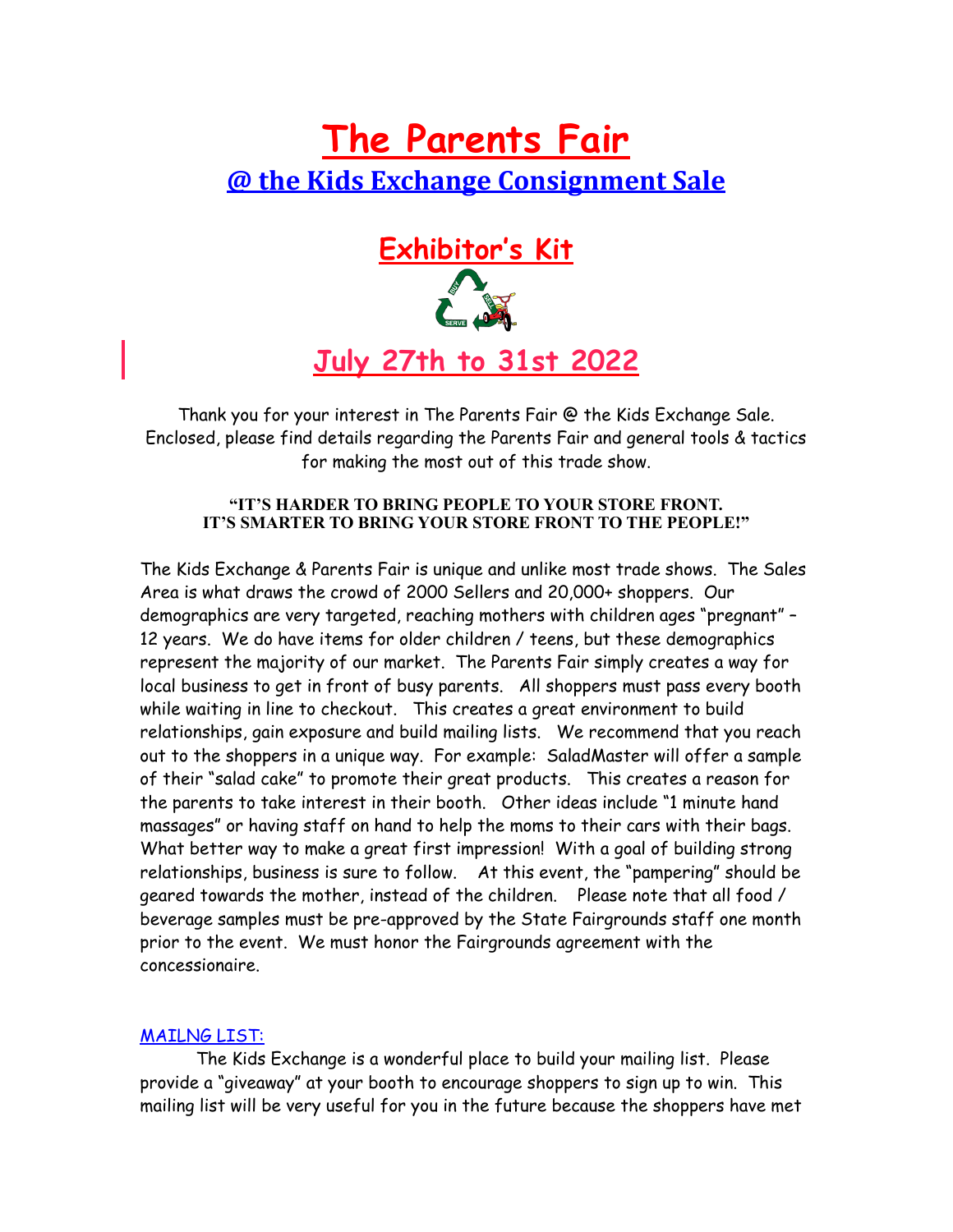you face to face and they are no longer a "cold call". Please have a giveaway valued at \$50.00+. Exhibitor will choose their own winner and arrange getting the gift to **them.** During the Kids Exchange, please feel free to mingle throughout the building, meeting moms and allowing them to sign up for your giveaway. Approaching moms in this way will create additional exposure for your business. Please remember to have registration slips, pens and a box for the slips at your booth. Note: on your registration slips, be sure to include a place for any information you would like to have from the shopper. (ie: email, children's ages, birthdays, etc.) This will prove to be very useful in your future marketing.

- **EXHIBITOR SET UP:** Tuesday, 7/26 10am 7pm & Wednesday, 7/27, 9am 11am. The building will close promptly at 11am on Wednesday. Note: Please have booths set up by 11am on Wednesday, 7/27-Thank you.
- **STAFFING YOUR BOOTH:** The Kids Exchange has 4 1/2 selling days. The decision of whether or not to staff your booth for the entire show is optional. If you choose not to staff your booth at any time, please leave brochures out for the shoppers. In the section labeled **HOURS**, I have listed the Sale Hours and noted the busiest times. You will want to staff your booth during these times. On Wednesday our volunteers shop from 1pm - 8pm. There will be approximately 500 shoppers. Please note that these are our "loyal" shoppers. This group loves to get involved in the community and really enjoys being "hands on" in this great event. I recommend staffing your booth during this time, not only to come face to face with these shoppers, but also to use this time to prepare for Thursday - which is our busiest day.
- **BREAK DOWN:** Please leave booths set up for the entire show. Break down will begin Sunday @ 5pm. The building will be open until 9:30pm Sunday night for your convenience.

### • **PAYMENT:**

10 x 10 booth: \$595.00 Double Booth (10 x 20): \$1100

\$100 deposit is due upon reserving your booth. Please pay by check. Please mail your registration form (included with this packet) and deposit to the address below. Balances are due (1) month out from the event. We do accept PayPal. If you would like to pay by credit card or paypal, please request an invoice. A 3.5% fee applies when using a credit card.

Kids Exchange PO Box 438 Wake Forest NC. 27588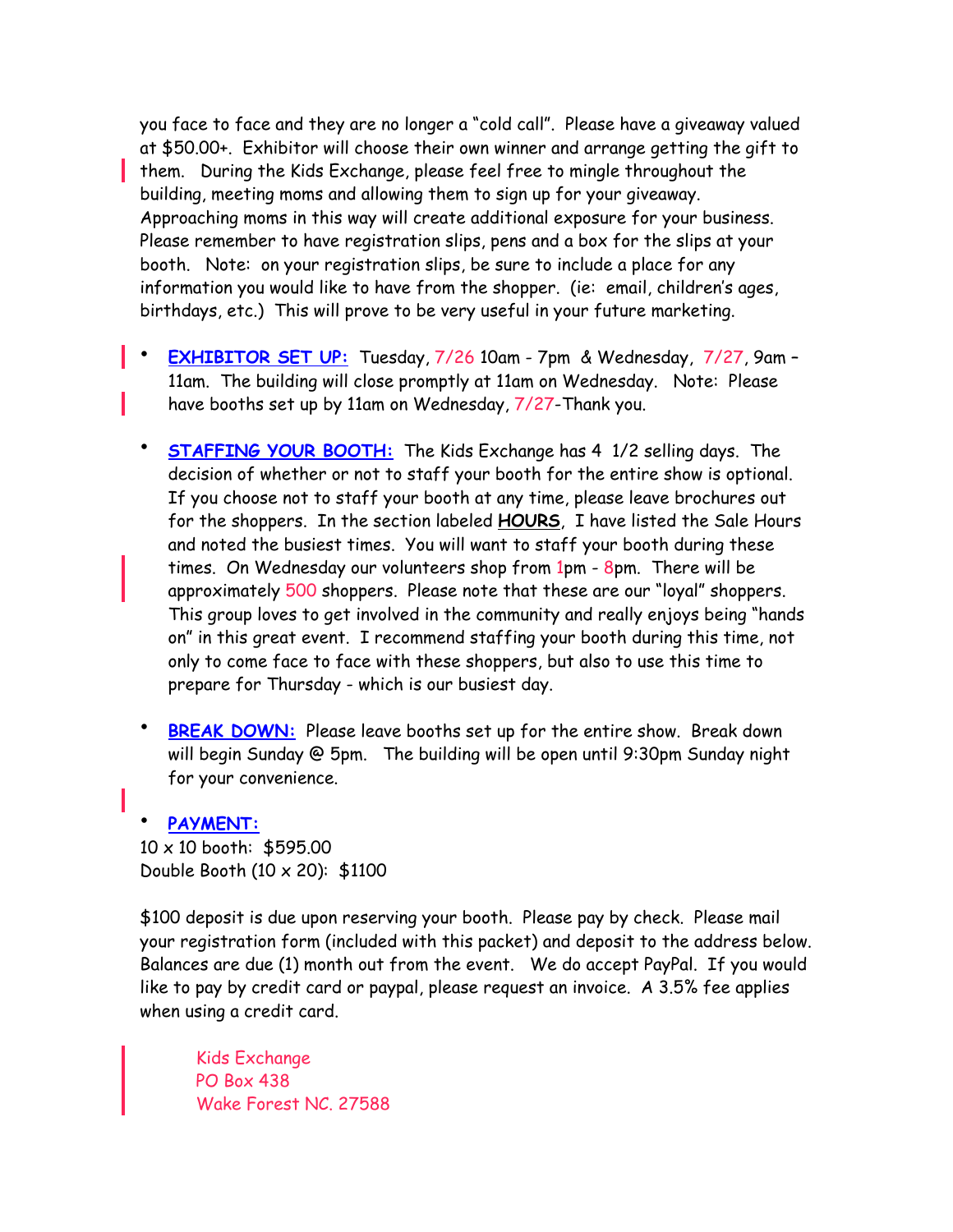## • **HOURS**

### **Kids Exchange Hours:**

Wednesday: 1pm-8pm – Volunteer Sale (optional for business vendors) Thursday: 9am - 8pm - seller plus 1 guest Friday: 9am - 6pm - steady traffic. Saturday: 9am-3:30 public sale 4pm - 9pm - Work Exchange & Seller's  $\frac{1}{2}$  price sale.

Sunday: 9am - 5pm - BUSY DAY! \*This is our half price day! Most shoppers come back for a second look!

- **ADMISSION:** The Parents Fair and the Kids Exchange are both free admission events. No Exhibitor Badges are necessary to enter.
- **PARKING:** \*The best place for exhibitors to park is between the 2 buildings on the back side of the property. Drive around either the Expo Building or the Graham Building to access this area.
- **CONCESSIONS:** The Fairgrounds has an agreement with the owner of the restaurant located in our building. Exhibitors are not allowed to hand out concessions of any kind (food or drink / sold or free). 2 ounce samples are allowed if related directly to your product. Samples must be pre-approved by the State Fairgrounds Staff one month before the event.
- **EXPOSURE:** The shoppers will wait in line to check while passing every Exhibitor Booth. This traffic flow allows each and every exhibitor face to face contact with ALL shoppers! The opposite side of your booth will be open to the sale floor. Shoppers may access your booth on this side without waiting in the checkout line. Your success is very important to us. The Parents Fair is a high priority to the Kids Exchange organizers. We will do everything possible to direct the shoppers to your booth. Please note that your booth will NOT have a traditional 8' backdrop.
- **\***Your booth includes (2) skirted tables & (2) chairs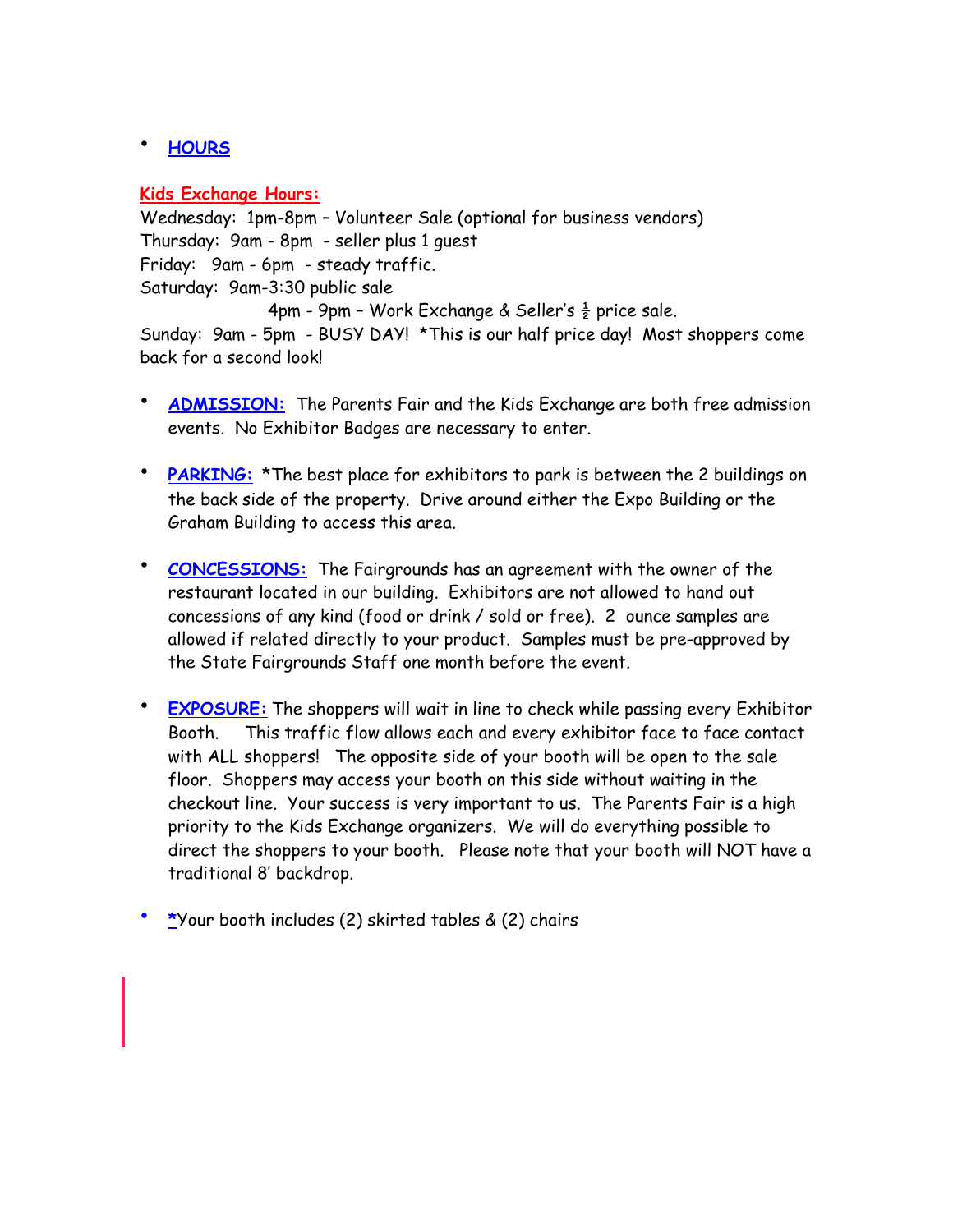# **Tactics for a successful show:**

**Tactic #1: Set attainable goals for the show and have a clear strategy on how to accomplish them.** The Kids Exchange & Parents Fair is not only a retail event. You should set goals like: collecting 200 prospect leads, booking 100 appointments, signing up 10 new clients, increasing company awareness, and beginning the process of building long-term relationships. While some businesses will have products to sell on-site, gathering the information to establish a long term customer will normally prove to be more profitable. Make sure your goals are clear and share them in detail with all staff members working your booth.

#### **"A GOAL IS NOT A GOAL UNLESS IS IT WRITTEN DOWN AND CLEARLY UNDERSTOOD BY ALL INVOLVED!"** *Zig Ziglar*

**Tactic #2: Target your message to your audience.** Your sales message should be geared to show how your product or service benefits the family or a specific member of the family.

**Tactic #3: Choose a mom-friendly activity that can be completed in less than 1 minute, and is simple and inexpensive for you to produce.** Offer something fun for mom. Having the mom pass your booth excited to participate in your activity, eliminates the anxiety of reaching across the isle and making that initial introduction with your new potential customer that is common for most. Once the customer is in front of your booth, (your comfort zone), they are willing to engage in conversation and give you the necessary info to create a list of your target market. Your list provides you with a **link** to your new customers – therefore making your \$\$ and effort well worth the immediate and future benefits that this unique marketing strategy will provide. This is impossible to do with traditional marketing. You need to entertain the mom long enough to introduce yourself to the customer**,** qualify them, and promise to follow up with them later.

**Tactic #4. Send prospects a personal invitation to visit your booth.** Invite current clients to visit the Kids Exchange and receive a gift or discount at your booth.

**Tactic #5: Use captivating signs and graphics in your booth.** You have 3.5 seconds to make an impression. If your booth is attractive and eye-catching your prospects will stop. Spell out for your prospects what's in it for them. Use your signage to highlight a few specific products, services, or specials that you are offering.

**Tactic # 6**: **Create an opportunity to sell.** People expect bargains and ease of entry at shows. Often, you will do best by offering specials on your smallest products and services at the show. ie: A furniture store might focus on selling accessories but showcase the furniture so potential customers understand the product quality when they are in the market for the larger, more expensive items.

**Tactic #7: Arrange your booth so it encourages prospects and customers to enter.** A table arranged down the side of your booth will give you the opening to engage with your prospects directly.

#### **"IT'S HARDER TO BRING PEOPLE TO YOUR STORE FRONT. IT'S SMARTER TO BRING YOUR STORE FRONT TO THE PEOPLE!**

**Tactic #8: Stand up! Body language is important.** Your actions, emotions, etc. help create an inviting atmosphere. If you omit this tactic, the beauty of this booth may have been in vain.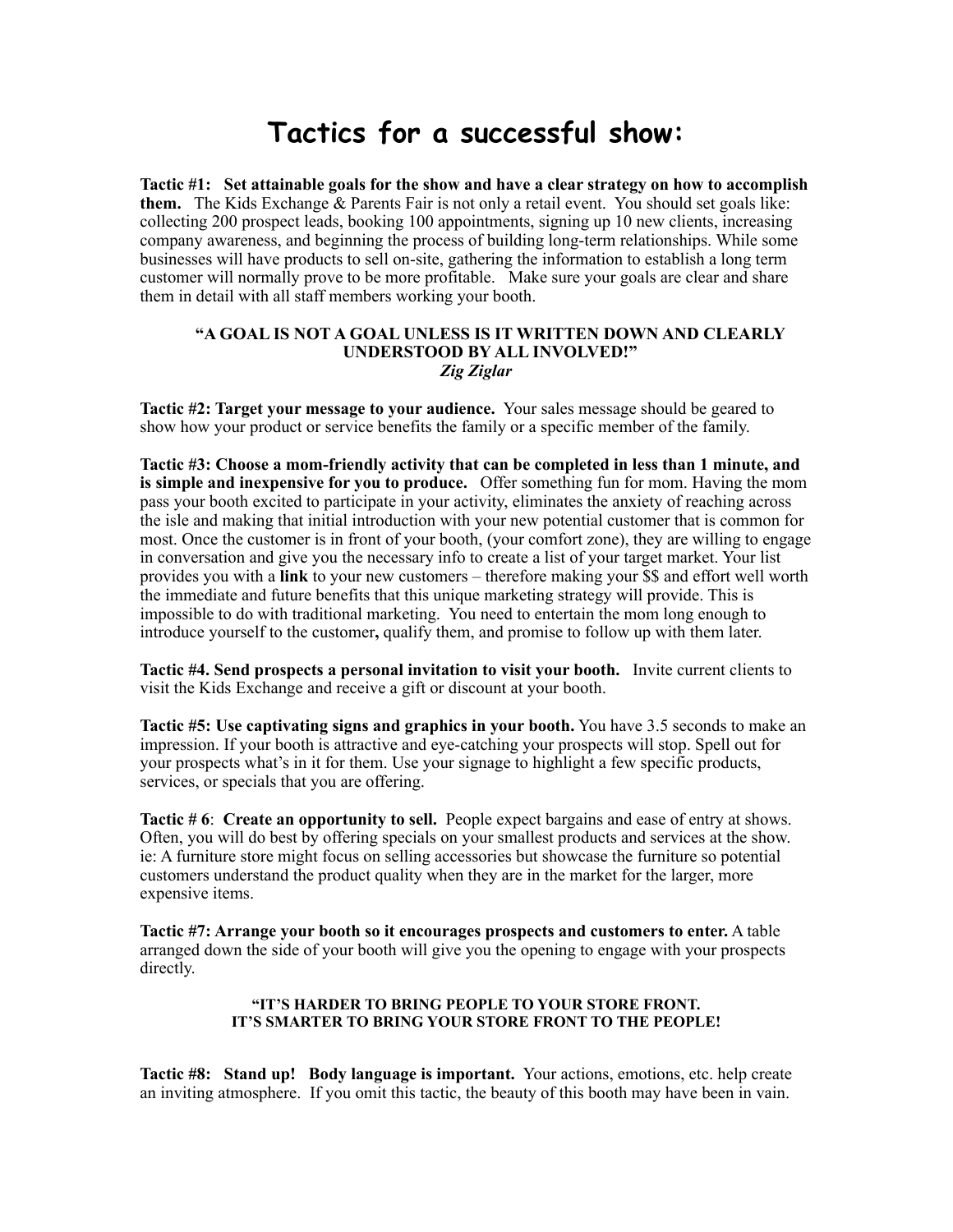Consider offering your chairs to weary parents! Building a relationship with clients involves a series of small closes. The first close is getting them in your booth.

**Tactic #9: Avoid taking too much literature to the show.** (Your money is better spent in creating a dynamic booth, therefore leaving a visual impression!) Mail it instead. Literature passed out at trade shows may get lost in a pile. Demonstrate your responsiveness - instead of passing out your own literature, prepare promotional packets in advance and mail them to prospects when you get back to work on Monday. If someone wants a brochure, say "I sure do, but I didn't think you'd want to carry literature around with you today, so why don't I mail it straight to your home or office?" You can be sure that they will read it when it arrives in the mail.

**Tactic #10: Provide a give-away in your booth.** On your registration forms, make sure to ask the customer any questions that will qualify them as your niche market and help you with your future contacts. Feel free to make this a mandatory field. The give-away serves as an ice breaker to discuss your business. It also provides you with a non-evasive way to obtain the necessary information you need to qualify them as your customer and maintain future contact. This drawing, along with making a visual impression with shoppers with a well designed booth and fun interaction assures success and well spent time and money.

**Tactic # 11: Identify your market from your registration forms.** We advise you to maintain contact with the majority of all those who register. If some registrants aren't your immediate market, they do have an arc of impulse and will forward your name to a qualifying friend. Don't ignore them. However, the majority of your effort should be focused on your specific market. You should make your first contact as soon as possible.

**Tactic #12: Finish the job!** Would it surprise you to know that only a very small percentage of exhibitors actually follow up with trade show prospect leads? Those that do, reap the benefits of new business. Your prospects have met you, seen how family-friendly your company is, and have been introduced to your products and services. Don't let them go home and forget about you! Follow-up with your hot prospects the week after the Parents Fair. Send every lead a thank-you note for stopping by your booth along with a promotional invitation to visit you at your store front. Give them a reason to act in the form of a discount or special offer.

**Tactic #13: Follow up - All year long.** People purchase when there is a need. If you have made an impression on someone, and remind them of your existence monthly, you are likely to be the first choice when that time arrives. Unless you spend massive amounts of money on BRANDING, this is impossible to do with traditional marketing. (ie: your occasional \$1500.00 on a newspaper ad.) Once you have identified your marketable prospects, never lose contact with them. Communicate monthly by postcard, phone, email, etc. (When possible, remember something personal about the new customer and remind them of it. This can be easily obtained by creating a profile sheet on new customers and noting conversations and interactions.) Example: If your business lends itself to a Kids' Birthday Club, get the names and birthdates of the children. Send no-strings-attached offers to come into your store for a birthday gift. Moms love to be pampered and Dads like to feel special, too, so don't forget to ask about anniversaries and parent birthdays. Receiving hand-signed holiday and birthday cards from you during the year will surely continue to give these families a positive impression of you and your business.

# **"Keep on doing what you're doing & you keep on getting what you're getting!"**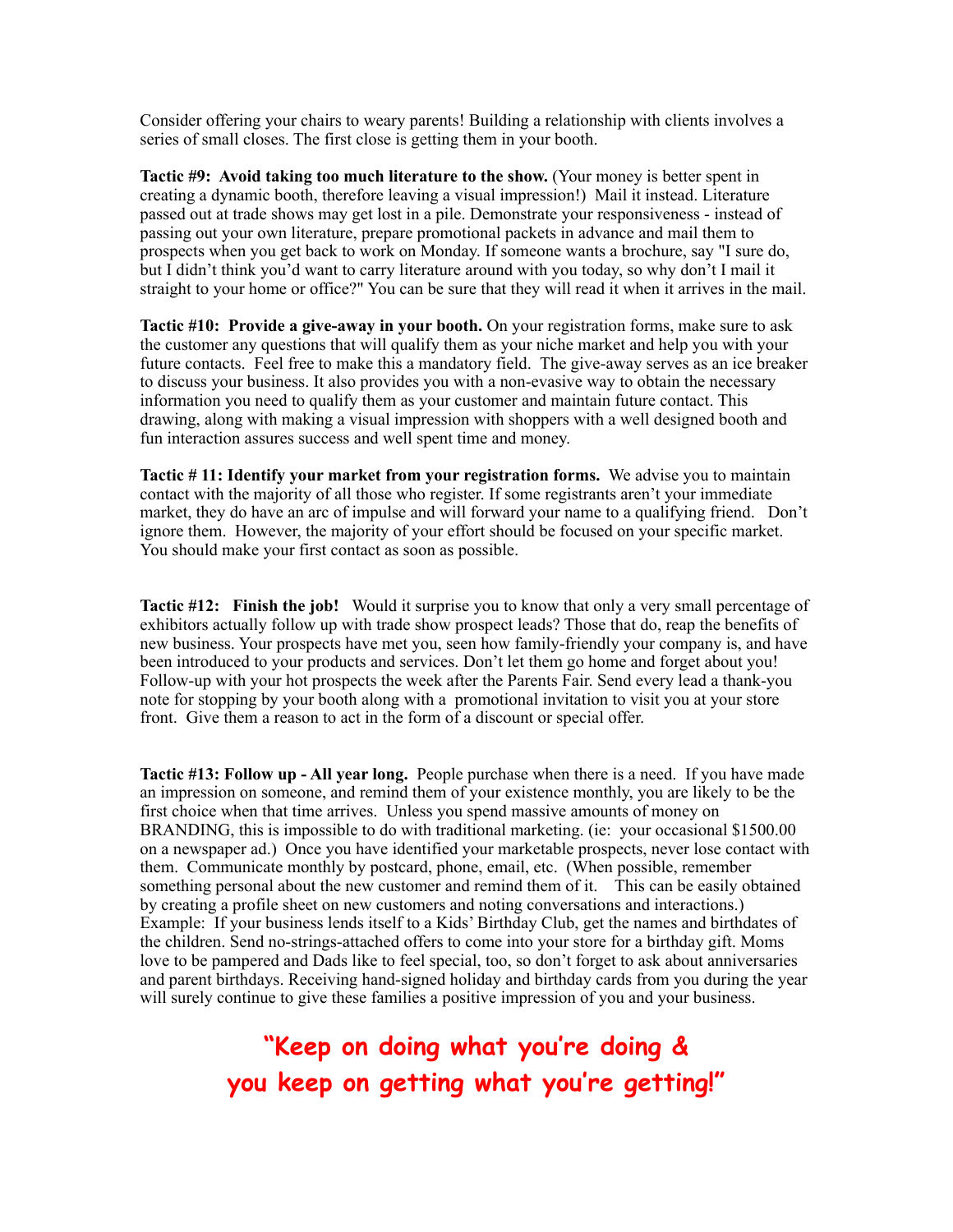# **Zig Ziglar**

Congratulations for being in the small percentage of business owners who are willing to step outside of the "norm" and find new ways to get the job done. Growth is sure to follow!

Amy, Julie & Doris Kids Exchange & Parent Fair

Contact Information: Amy.KXI@gmail.com / Mobile #: (919) 889-1736

• Please note that your Exhibitor Agreement is on the following pages. Please print this form and fax, email or mail with your \$100 deposit ASAP. Booths are limited to the first 20 and sell out quickly. Thank you for your time and interest. We hope that you will join our TEAM.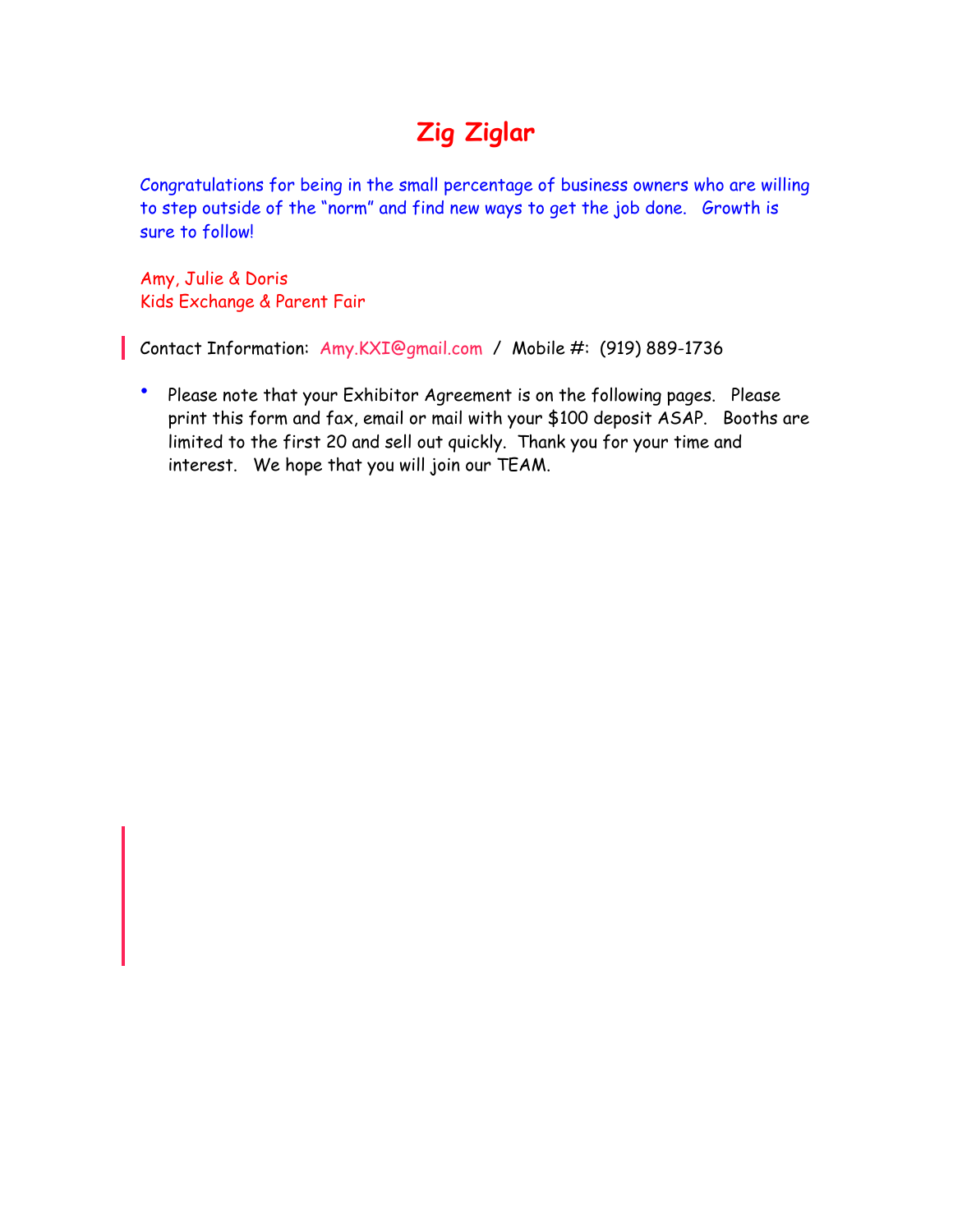|                                                                                                                                                                                                                        |  | <b>EXHIBITOR AGREEMENT</b>                                                                                                                    |  |  | PO Box 438                                                                               |
|------------------------------------------------------------------------------------------------------------------------------------------------------------------------------------------------------------------------|--|-----------------------------------------------------------------------------------------------------------------------------------------------|--|--|------------------------------------------------------------------------------------------|
| <b>Kids Exchange</b>                                                                                                                                                                                                   |  | Participation is based on a first come, first serve basis.                                                                                    |  |  | Wake Forest, NC 27588                                                                    |
| ₫                                                                                                                                                                                                                      |  | Please complete and return.                                                                                                                   |  |  | 919-889-1736                                                                             |
| Parents Fair                                                                                                                                                                                                           |  |                                                                                                                                               |  |  | Amy@KidsExchange.net                                                                     |
|                                                                                                                                                                                                                        |  |                                                                                                                                               |  |  |                                                                                          |
|                                                                                                                                                                                                                        |  |                                                                                                                                               |  |  |                                                                                          |
| Company Name: Name:                                                                                                                                                                                                    |  |                                                                                                                                               |  |  |                                                                                          |
| Contact:                                                                                                                                                                                                               |  |                                                                                                                                               |  |  |                                                                                          |
| Address:                                                                                                                                                                                                               |  |                                                                                                                                               |  |  |                                                                                          |
|                                                                                                                                                                                                                        |  |                                                                                                                                               |  |  |                                                                                          |
| Phone: Fax: Email<br>Fax: Fax: Email<br>Family Show!                                                                                                                                                                   |  |                                                                                                                                               |  |  |                                                                                          |
|                                                                                                                                                                                                                        |  |                                                                                                                                               |  |  |                                                                                          |
|                                                                                                                                                                                                                        |  |                                                                                                                                               |  |  | Please check the show that applies. Booth space includes one skirted table & two chairs. |
|                                                                                                                                                                                                                        |  |                                                                                                                                               |  |  |                                                                                          |
| Kids Exchange Consignment Sale & Parents Fair<br>NC State Fairgrounds / Jim Graham Bldg.<br>July 26 - 31, 2022<br>() Exhibitor Booth $(10 \times 10)$ \$595.00<br>$($ . ). Exhibitor Double Booth $(10x20)$ \$1100.00  |  |                                                                                                                                               |  |  |                                                                                          |
| Kids Exchange Consignment Sale & Parents Fair<br>NC State Fairgrounds / Jim Graham Bldg.<br><b>February 6 - 13, 2022</b><br>() Exhibitor Booth (10 X 10)\$595.00<br>$(.)$ . Exhibitor Double Booth $(10x20)$ \$1100.00 |  |                                                                                                                                               |  |  |                                                                                          |
| <b>Additional Options Available Per Show</b>                                                                                                                                                                           |  |                                                                                                                                               |  |  |                                                                                          |
|                                                                                                                                                                                                                        |  |                                                                                                                                               |  |  |                                                                                          |
| <b>CHECK ALL THAT APPLY</b>                                                                                                                                                                                            |  |                                                                                                                                               |  |  |                                                                                          |
|                                                                                                                                                                                                                        |  |                                                                                                                                               |  |  | $( )$ Website Link\$450.00/year<br>() Title Sponsor\$10,000.00                           |
|                                                                                                                                                                                                                        |  |                                                                                                                                               |  |  |                                                                                          |
|                                                                                                                                                                                                                        |  | A \$100.00 non-refundable deposit is required to confirm exhibitor participation.<br>Balances are due in full $(1)$ month out from the event. |  |  |                                                                                          |
| Total due: _________ Amount paid: _________ Balance: ________ () check # ________ * made out to "Kids Exchange"                                                                                                        |  |                                                                                                                                               |  |  |                                                                                          |
| <b>Please Mail Registration Form and Check to:</b><br>Kids Exchange, PO Box 438, Wake Forest NC 27588<br>(*Please fax or email your form if paying by PayPal. See top right corner of form.)                           |  |                                                                                                                                               |  |  |                                                                                          |

I have read and accept the terms & conditions as set as set forth on the reverse side of this agreement

 $BY:$ 

Ī

Ī

Exhibitor Representative's Signature